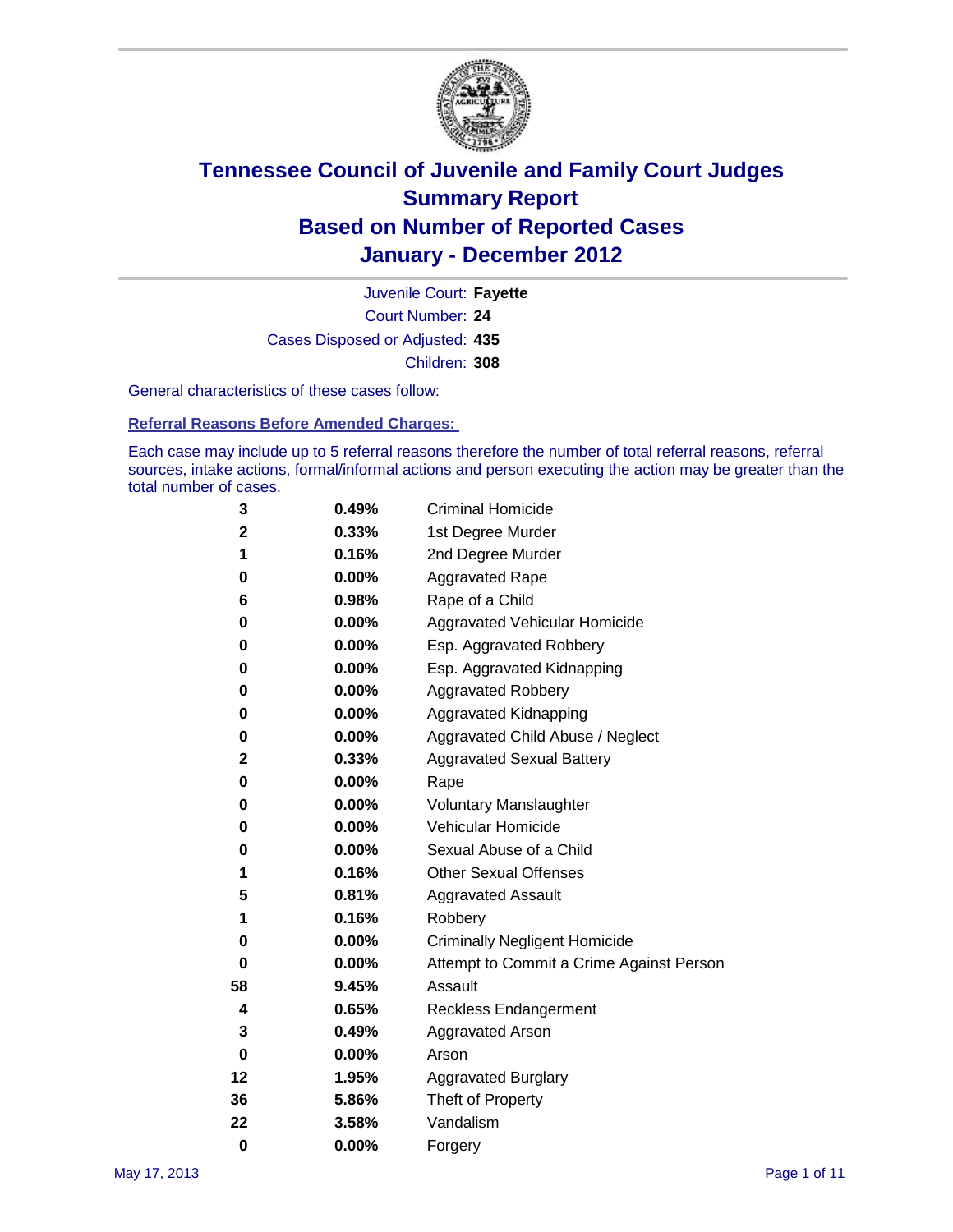

Court Number: **24** Juvenile Court: **Fayette** Cases Disposed or Adjusted: **435** Children: **308**

#### **Referral Reasons Before Amended Charges:**

Each case may include up to 5 referral reasons therefore the number of total referral reasons, referral sources, intake actions, formal/informal actions and person executing the action may be greater than the total number of cases.

| 0            | 0.00% | <b>Worthless Checks</b>                                     |
|--------------|-------|-------------------------------------------------------------|
| 2            | 0.33% | Illegal Possession / Fraudulent Use of Credit / Debit Cards |
| 11           | 1.79% | <b>Burglary</b>                                             |
| $\mathbf{2}$ | 0.33% | Unauthorized Use of a Vehicle                               |
| 0            | 0.00% | <b>Cruelty to Animals</b>                                   |
| 3            | 0.49% | Sale of Controlled Substances                               |
| 6            | 0.98% | <b>Other Drug Offenses</b>                                  |
| 27           | 4.40% | <b>Possession of Controlled Substances</b>                  |
| 0            | 0.00% | <b>Criminal Attempt</b>                                     |
| 5            | 0.81% | Carrying Weapons on School Property                         |
| 7            | 1.14% | Unlawful Carrying / Possession of a Weapon                  |
| 1            | 0.16% | <b>Evading Arrest</b>                                       |
| 0            | 0.00% | Escape                                                      |
| 0            | 0.00% | Driving Under Influence (DUI)                               |
| 8            | 1.30% | Possession / Consumption of Alcohol                         |
| 3            | 0.49% | Resisting Stop, Frisk, Halt, Arrest or Search               |
| 0            | 0.00% | <b>Aggravated Criminal Trespass</b>                         |
| 0            | 0.00% | Harassment                                                  |
| 0            | 0.00% | Failure to Appear                                           |
| 1            | 0.16% | Filing a False Police Report                                |
| 0            | 0.00% | Criminal Impersonation                                      |
| 29           | 4.72% | <b>Disorderly Conduct</b>                                   |
| 17           | 2.77% | <b>Criminal Trespass</b>                                    |
| 0            | 0.00% | <b>Public Intoxication</b>                                  |
| 0            | 0.00% | Gambling                                                    |
| 44           | 7.17% | <b>Traffic</b>                                              |
| 0            | 0.00% | <b>Local Ordinances</b>                                     |
| 3            | 0.49% | Violation of Wildlife Regulations                           |
| 0            | 0.00% | Contempt of Court                                           |
| 0            | 0.00% | Violation of Probation                                      |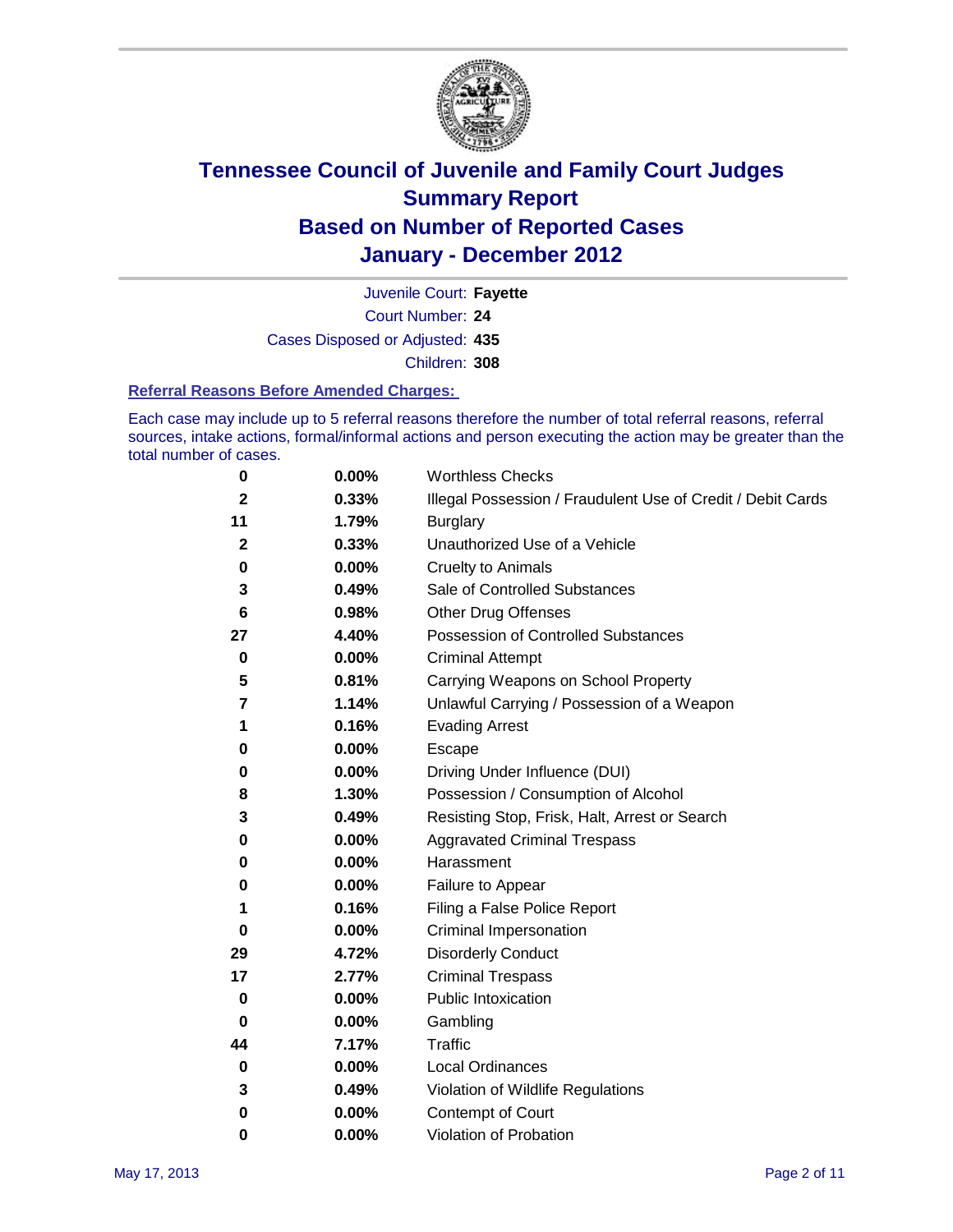

Court Number: **24** Juvenile Court: **Fayette** Cases Disposed or Adjusted: **435** Children: **308**

#### **Referral Reasons Before Amended Charges:**

Each case may include up to 5 referral reasons therefore the number of total referral reasons, referral sources, intake actions, formal/informal actions and person executing the action may be greater than the total number of cases.

| 0            | 0.00%    | Violation of Aftercare                 |
|--------------|----------|----------------------------------------|
| 54           | 8.79%    | Unruly Behavior                        |
| 39           | 6.35%    | Truancy                                |
| 14           | 2.28%    | In-State Runaway                       |
| $\mathbf{2}$ | 0.33%    | Out-of-State Runaway                   |
| 7            | 1.14%    | Possession of Tobacco Products         |
| 0            | 0.00%    | Violation of a Valid Court Order       |
| 4            | 0.65%    | Violation of Curfew                    |
| 0            | $0.00\%$ | Sexually Abused Child                  |
| $\bf{0}$     | 0.00%    | <b>Physically Abused Child</b>         |
| 70           | 11.40%   | Dependency / Neglect                   |
| 0            | 0.00%    | <b>Termination of Parental Rights</b>  |
| 0            | $0.00\%$ | <b>Violation of Pretrial Diversion</b> |
| 1            | 0.16%    | Violation of Informal Adjustment       |
| 2            | 0.33%    | <b>Judicial Review</b>                 |
| 0            | $0.00\%$ | <b>Administrative Review</b>           |
| $\bf{0}$     | $0.00\%$ | <b>Foster Care Review</b>              |
| 60           | 9.77%    | Custody                                |
| 23           | 3.75%    | Visitation                             |
| 5            | 0.81%    | Paternity / Legitimation               |
| 4            | 0.65%    | <b>Child Support</b>                   |
| 0            | 0.00%    | <b>Request for Medical Treatment</b>   |
| 0            | 0.00%    | <b>Consent to Marry</b>                |
| 4            | 0.65%    | Other                                  |
| 614          | 100.00%  | <b>Total Referrals</b>                 |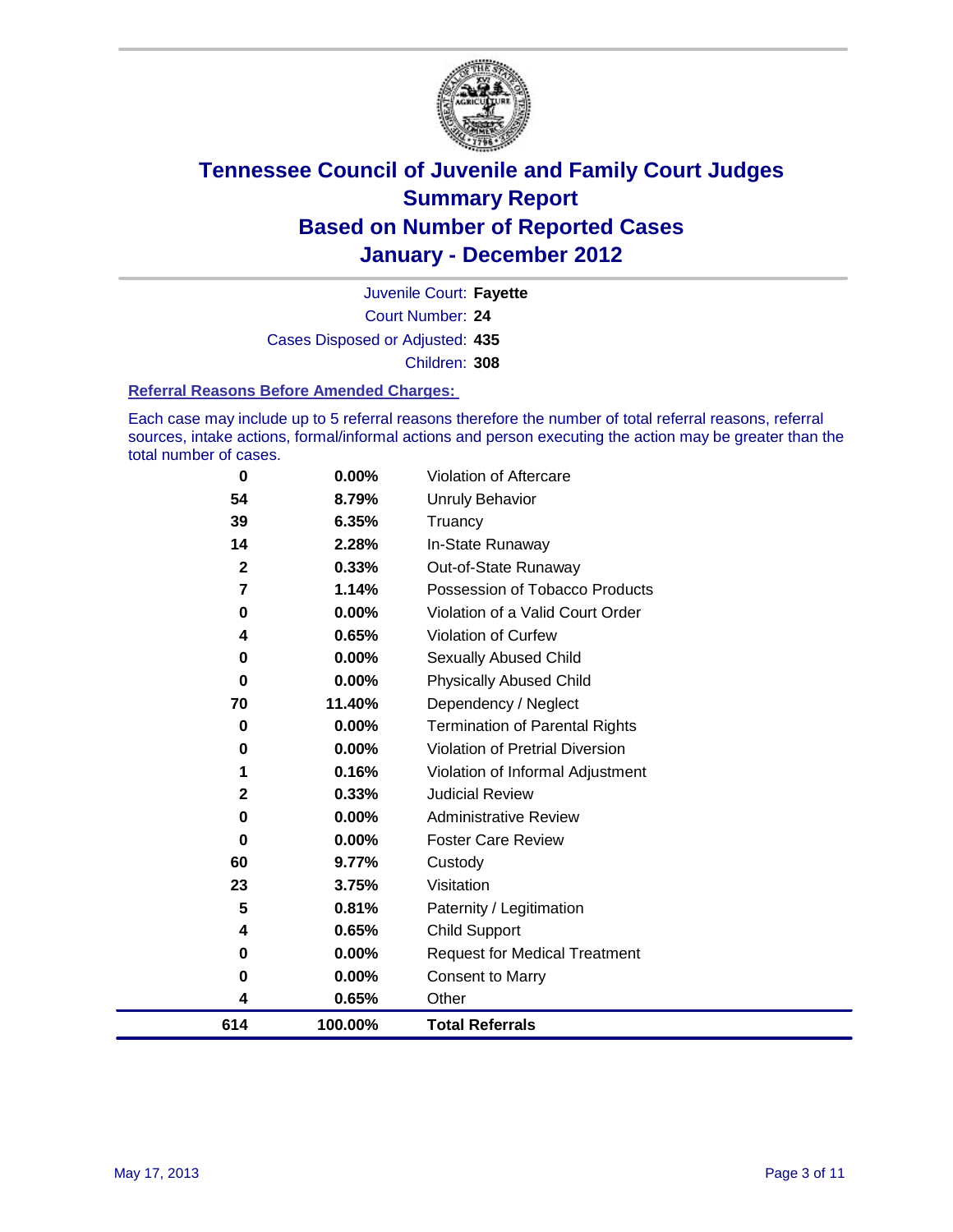

|                            |                                 | Juvenile Court: Fayette           |  |  |  |
|----------------------------|---------------------------------|-----------------------------------|--|--|--|
|                            | Court Number: 24                |                                   |  |  |  |
|                            | Cases Disposed or Adjusted: 435 |                                   |  |  |  |
|                            |                                 | Children: 308                     |  |  |  |
| <b>Referral Sources: 1</b> |                                 |                                   |  |  |  |
| 301                        | 49.02%                          | Law Enforcement                   |  |  |  |
| 118                        | 19.22%                          | Parents                           |  |  |  |
| 27                         | 4.40%                           | Relatives                         |  |  |  |
| 0                          | 0.00%                           | Self                              |  |  |  |
| 65                         | 10.59%                          | School                            |  |  |  |
| 0                          | 0.00%                           | <b>CSA</b>                        |  |  |  |
| 75                         | 12.21%                          | <b>DCS</b>                        |  |  |  |
| 1                          | 0.16%                           | <b>Other State Department</b>     |  |  |  |
| 0                          | 0.00%                           | <b>District Attorney's Office</b> |  |  |  |
| $\mathbf{2}$               | 0.33%                           | <b>Court Staff</b>                |  |  |  |
| 0                          | $0.00\%$                        | Social Agency                     |  |  |  |
| 7                          | 1.14%                           | <b>Other Court</b>                |  |  |  |
| 8                          | 1.30%                           | Victim                            |  |  |  |
| 0                          | 0.00%                           | Child & Parent                    |  |  |  |
| 0                          | 0.00%                           | Hospital                          |  |  |  |
| 0                          | 0.00%                           | Unknown                           |  |  |  |

### **Age of Child at Referral: 2**

| 308 | 100.00%  | <b>Total Child Count</b> |
|-----|----------|--------------------------|
| 0   | $0.00\%$ | Unknown                  |
| 0   | 0.00%    | Ages 19 and Over         |
| 65  | 21.10%   | Ages 17 through 18       |
| 78  | 25.32%   | Ages 15 through 16       |
| 50  | 16.23%   | Ages 13 through 14       |
| 25  | 8.12%    | Ages 11 through 12       |
| 90  | 29.22%   | Ages 10 and Under        |
|     |          |                          |

<sup>1</sup> If different than number of Referral Reasons (614), verify accuracy of your court's data.

**1.63%** Other

**100.00% Total Referral Sources**

<sup>2</sup> One child could be counted in multiple categories, verify accuracy of your court's data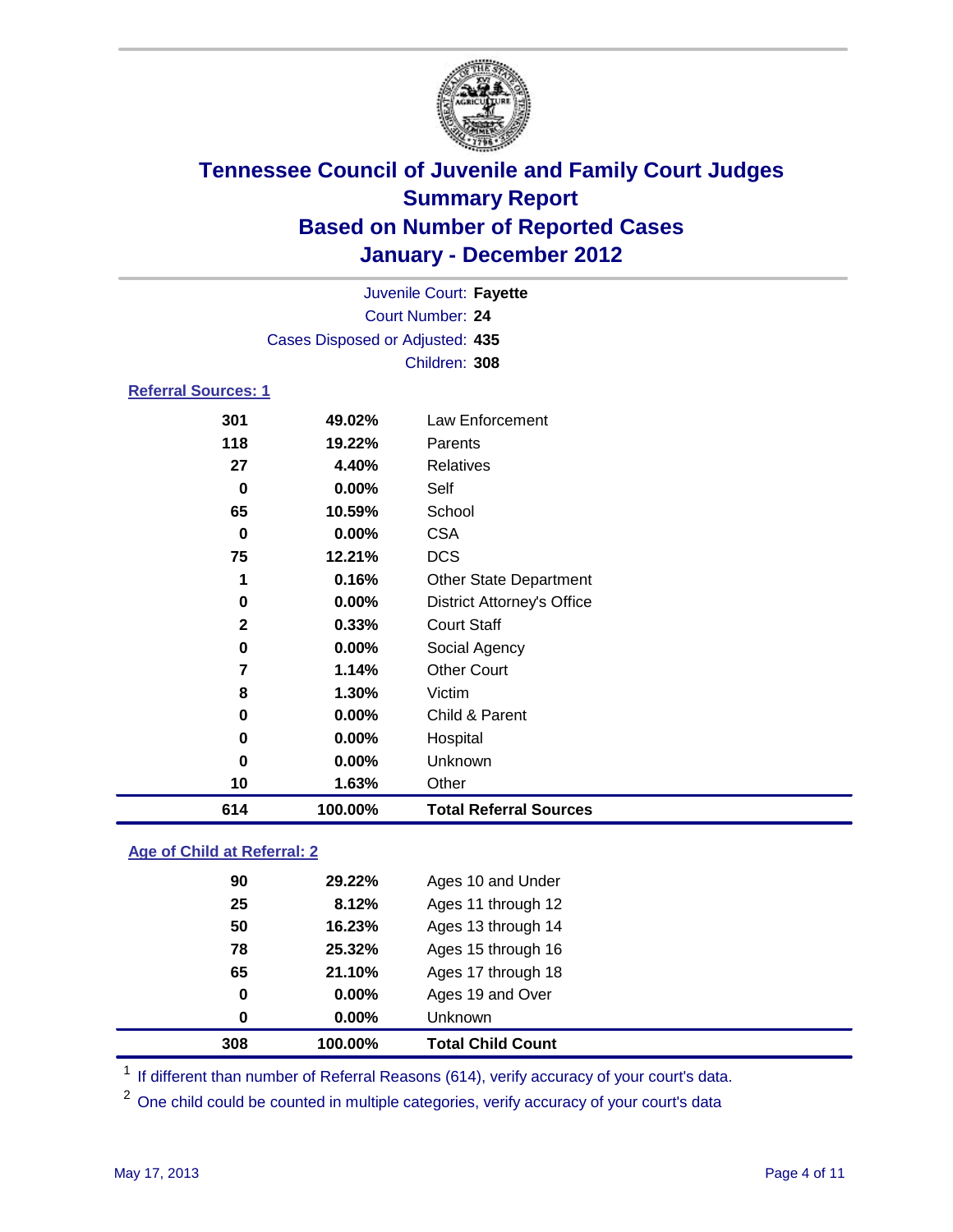![](_page_4_Picture_0.jpeg)

| Juvenile Court: Fayette                 |                                 |                          |  |  |
|-----------------------------------------|---------------------------------|--------------------------|--|--|
|                                         | Court Number: 24                |                          |  |  |
|                                         | Cases Disposed or Adjusted: 435 |                          |  |  |
|                                         |                                 | Children: 308            |  |  |
| Sex of Child: 1                         |                                 |                          |  |  |
| 176                                     | 57.14%                          | Male                     |  |  |
| 132                                     | 42.86%                          | Female                   |  |  |
| $\mathbf 0$                             | 0.00%                           | Unknown                  |  |  |
| 308                                     | 100.00%                         | <b>Total Child Count</b> |  |  |
| Race of Child: 1                        |                                 |                          |  |  |
| 166                                     | 53.90%                          | White                    |  |  |
| 130                                     | 42.21%                          | African American         |  |  |
| $\mathbf 0$                             | 0.00%                           | Native American          |  |  |
| $\bf{0}$                                | 0.00%                           | Asian                    |  |  |
| 10                                      | 3.25%                           | Mixed                    |  |  |
| $\mathbf{2}$                            | 0.65%                           | Unknown                  |  |  |
| 308                                     | 100.00%                         | <b>Total Child Count</b> |  |  |
| <b>Hispanic Origin: 1</b>               |                                 |                          |  |  |
| $\overline{\mathbf{r}}$                 | 2.27%                           | Yes                      |  |  |
| 300                                     | 97.40%                          | No                       |  |  |
| 1                                       | 0.32%                           | Unknown                  |  |  |
| 308                                     | 100.00%                         | <b>Total Child Count</b> |  |  |
| <b>School Enrollment of Children: 1</b> |                                 |                          |  |  |
| 260                                     | 84.42%                          | Yes                      |  |  |
| 39                                      | 12.66%                          | <b>No</b>                |  |  |
| 9                                       | 2.92%                           | Unknown                  |  |  |
| 308                                     | 100.00%                         | <b>Total Child Count</b> |  |  |

One child could be counted in multiple categories, verify accuracy of your court's data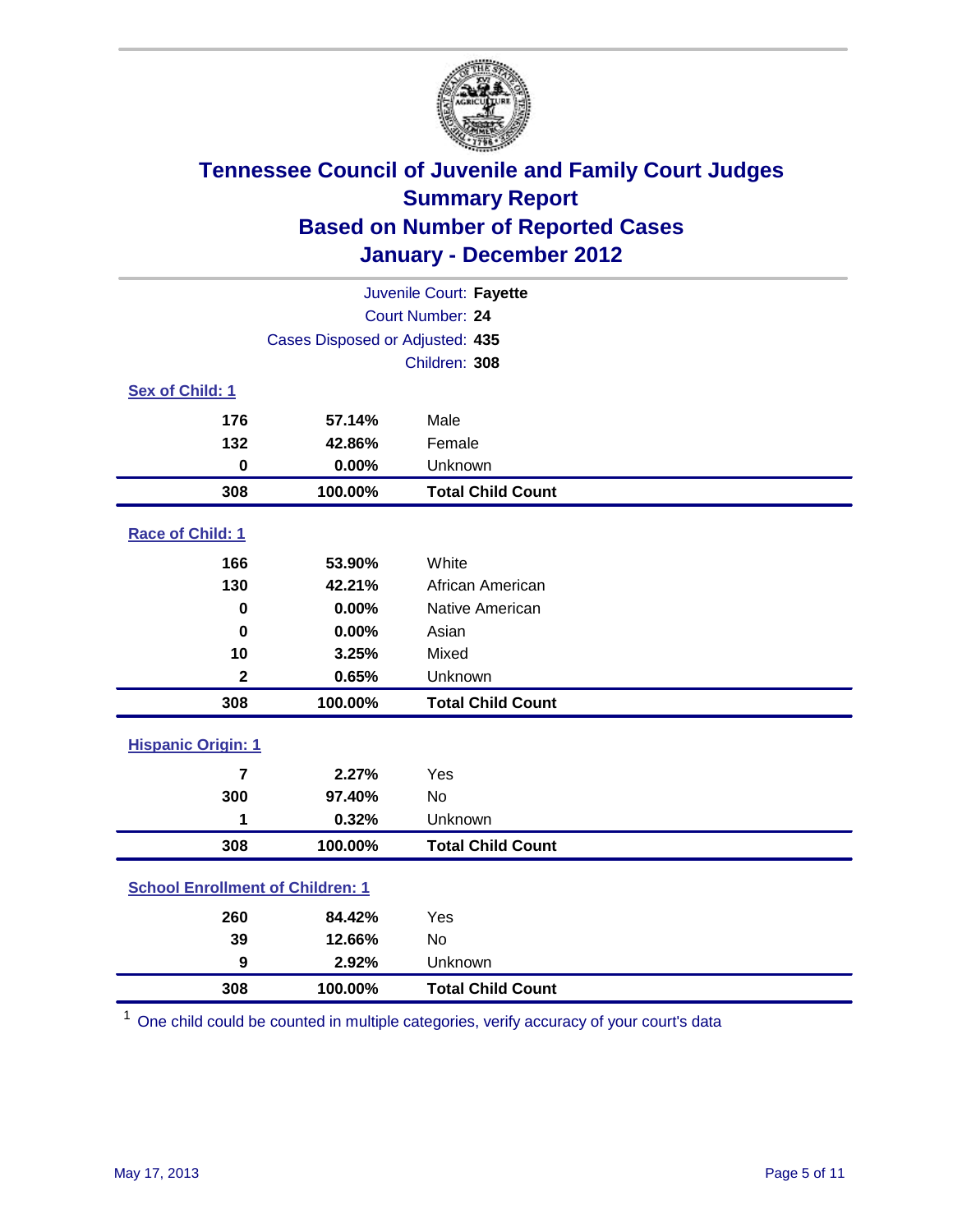![](_page_5_Picture_0.jpeg)

Court Number: **24** Juvenile Court: **Fayette** Cases Disposed or Adjusted: **435** Children: **308**

#### **Living Arrangement of Child at Time of Referral: 1**

| 308 | 100.00%  | <b>Total Child Count</b>     |
|-----|----------|------------------------------|
| 8   | 2.60%    | Other                        |
| 0   | $0.00\%$ | Unknown                      |
| 0   | $0.00\%$ | Independent                  |
| 0   | $0.00\%$ | In an Institution            |
| 4   | $1.30\%$ | In a Residential Center      |
| 0   | 0.00%    | In a Group Home              |
| 12  | 3.90%    | With Foster Family           |
| 1   | 0.32%    | With Adoptive Parents        |
| 55  | 17.86%   | <b>With Relatives</b>        |
| 41  | 13.31%   | <b>With Father</b>           |
| 117 | 37.99%   | With Mother                  |
| 4   | $1.30\%$ | With Mother and Stepfather   |
| 1   | 0.32%    | With Father and Stepmother   |
| 65  | 21.10%   | With Both Biological Parents |
|     |          |                              |

#### **Type of Detention: 2**

| 435          | 100.00%  | <b>Total Detention Count</b> |  |
|--------------|----------|------------------------------|--|
| $\bf{0}$     | 0.00%    | Other                        |  |
| 433          | 99.54%   | Does Not Apply               |  |
| 0            | $0.00\%$ | Unknown                      |  |
| 0            | $0.00\%$ | Psychiatric Hospital         |  |
| 0            | 0.00%    | Jail - No Separation         |  |
| 0            | $0.00\%$ | Jail - Partial Separation    |  |
| 0            | $0.00\%$ | Jail - Complete Separation   |  |
| $\mathbf{2}$ | 0.46%    | Juvenile Detention Facility  |  |
| 0            | $0.00\%$ | Non-Secure Placement         |  |
|              |          |                              |  |

<sup>1</sup> One child could be counted in multiple categories, verify accuracy of your court's data

<sup>2</sup> If different than number of Cases (435) verify accuracy of your court's data.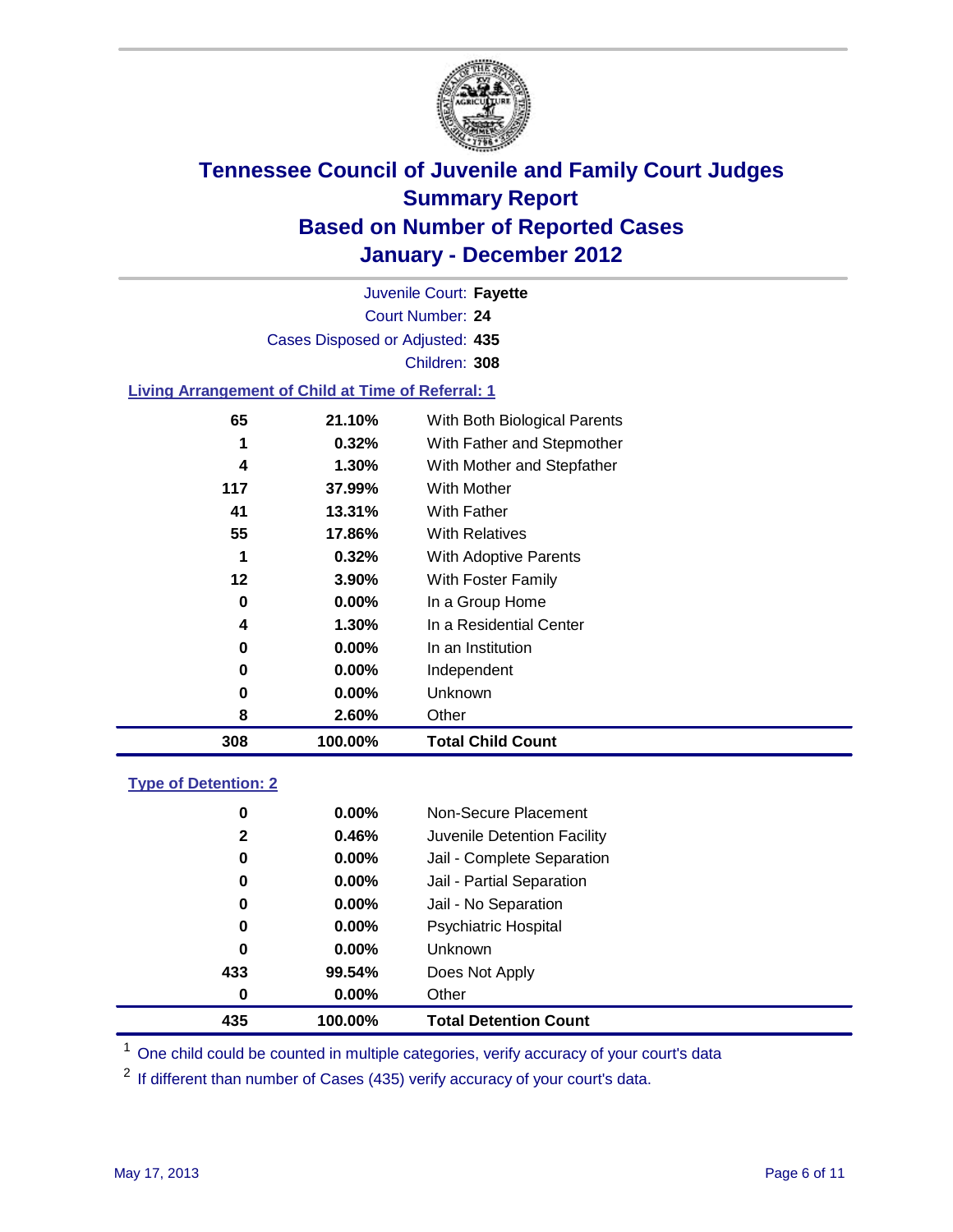![](_page_6_Picture_0.jpeg)

|                                                    | Juvenile Court: Fayette         |                                      |  |  |  |
|----------------------------------------------------|---------------------------------|--------------------------------------|--|--|--|
|                                                    | Court Number: 24                |                                      |  |  |  |
|                                                    | Cases Disposed or Adjusted: 435 |                                      |  |  |  |
|                                                    | Children: 308                   |                                      |  |  |  |
| <b>Placement After Secure Detention Hearing: 1</b> |                                 |                                      |  |  |  |
| $\bf{0}$                                           | 0.00%                           | Returned to Prior Living Arrangement |  |  |  |
| $\bf{0}$                                           | 0.00%                           | Juvenile Detention Facility          |  |  |  |
| 0                                                  | 0.00%                           | Jail                                 |  |  |  |
|                                                    | 0.23%                           | Shelter / Group Home                 |  |  |  |
| 1                                                  | 0.23%                           | <b>Foster Family Home</b>            |  |  |  |
| $\bf{0}$                                           | 0.00%                           | <b>Psychiatric Hospital</b>          |  |  |  |
| 0                                                  | 0.00%                           | Unknown                              |  |  |  |
| 433                                                | 99.54%                          | Does Not Apply                       |  |  |  |
| $\mathbf 0$                                        | 0.00%                           | Other                                |  |  |  |
| 435                                                | 100.00%                         | <b>Total Placement Count</b>         |  |  |  |
|                                                    |                                 |                                      |  |  |  |
| <b>Intake Actions: 2</b>                           |                                 |                                      |  |  |  |
| 572                                                | 93.16%                          | <b>Petition Filed</b>                |  |  |  |
| 2                                                  | 0.33%                           | <b>Motion Filed</b>                  |  |  |  |
| 10                                                 | 1.63%                           | <b>Citation Processed</b>            |  |  |  |
| 0                                                  | 0.00%                           | Notification of Paternity Processed  |  |  |  |
| 24                                                 | 3.91%                           | Scheduling of Judicial Review        |  |  |  |
| 0                                                  | 0.00%                           | Scheduling of Administrative Review  |  |  |  |
| 0                                                  | 0.00%                           | Scheduling of Foster Care Review     |  |  |  |
| 0                                                  | 0.00%                           | Unknown                              |  |  |  |
| $\bf{0}$                                           | 0.00%                           | Does Not Apply                       |  |  |  |
| 6                                                  | 0.98%                           | Other                                |  |  |  |
| 614                                                | 100.00%                         | <b>Total Intake Count</b>            |  |  |  |

<sup>1</sup> If different than number of Cases (435) verify accuracy of your court's data.

<sup>2</sup> If different than number of Referral Reasons (614), verify accuracy of your court's data.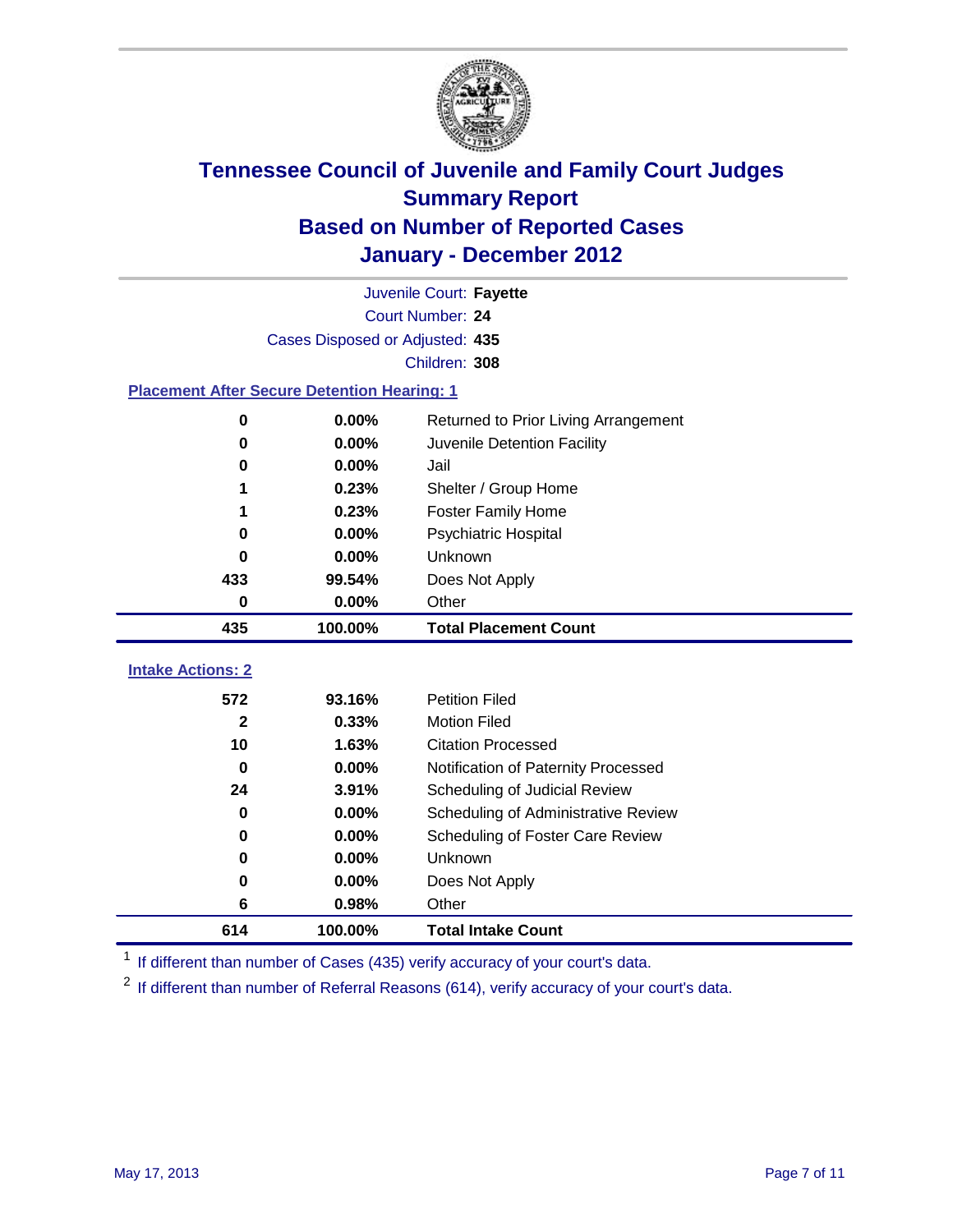![](_page_7_Picture_0.jpeg)

Court Number: **24** Juvenile Court: **Fayette** Cases Disposed or Adjusted: **435** Children: **308**

### **Last Grade Completed by Child: 1**

| 35                                      | 11.36%  | Too Young for School         |  |
|-----------------------------------------|---------|------------------------------|--|
| 8                                       | 2.60%   | Preschool                    |  |
| 6                                       | 1.95%   | Kindergarten                 |  |
| 6                                       | 1.95%   | 1st Grade                    |  |
| 6                                       | 1.95%   | 2nd Grade                    |  |
| $\overline{7}$                          | 2.27%   | 3rd Grade                    |  |
| 14                                      | 4.55%   | 4th Grade                    |  |
| 5                                       | 1.62%   | 5th Grade                    |  |
| $\overline{7}$                          | 2.27%   | 6th Grade                    |  |
| 24                                      | 7.79%   | 7th Grade                    |  |
| 21                                      | 6.82%   | 8th Grade                    |  |
| 30                                      | 9.74%   | 9th Grade                    |  |
| 34                                      | 11.04%  | 10th Grade                   |  |
| 44                                      | 14.29%  | 11th Grade                   |  |
| 5                                       | 1.62%   | 12th Grade                   |  |
| 0                                       | 0.00%   | Non-Graded Special Ed        |  |
| $\pmb{0}$                               | 0.00%   | <b>GED</b>                   |  |
| 6                                       | 1.95%   | Graduated                    |  |
| $\bf{0}$                                | 0.00%   | <b>Never Attended School</b> |  |
| 50                                      | 16.23%  | Unknown                      |  |
| $\mathbf 0$                             | 0.00%   | Other                        |  |
| 308                                     | 100.00% | <b>Total Child Count</b>     |  |
| <b>Enrolled in Special Education: 1</b> |         |                              |  |

| 308                                       | 100.00% | <b>Total Child Count</b> |  |
|-------------------------------------------|---------|--------------------------|--|
| 45                                        | 14.61%  | Unknown                  |  |
| 245                                       | 79.55%  | No                       |  |
| 18                                        | 5.84%   | Yes                      |  |
| <u>Einvilled in Opcolar Eugeneinen. I</u> |         |                          |  |

One child could be counted in multiple categories, verify accuracy of your court's data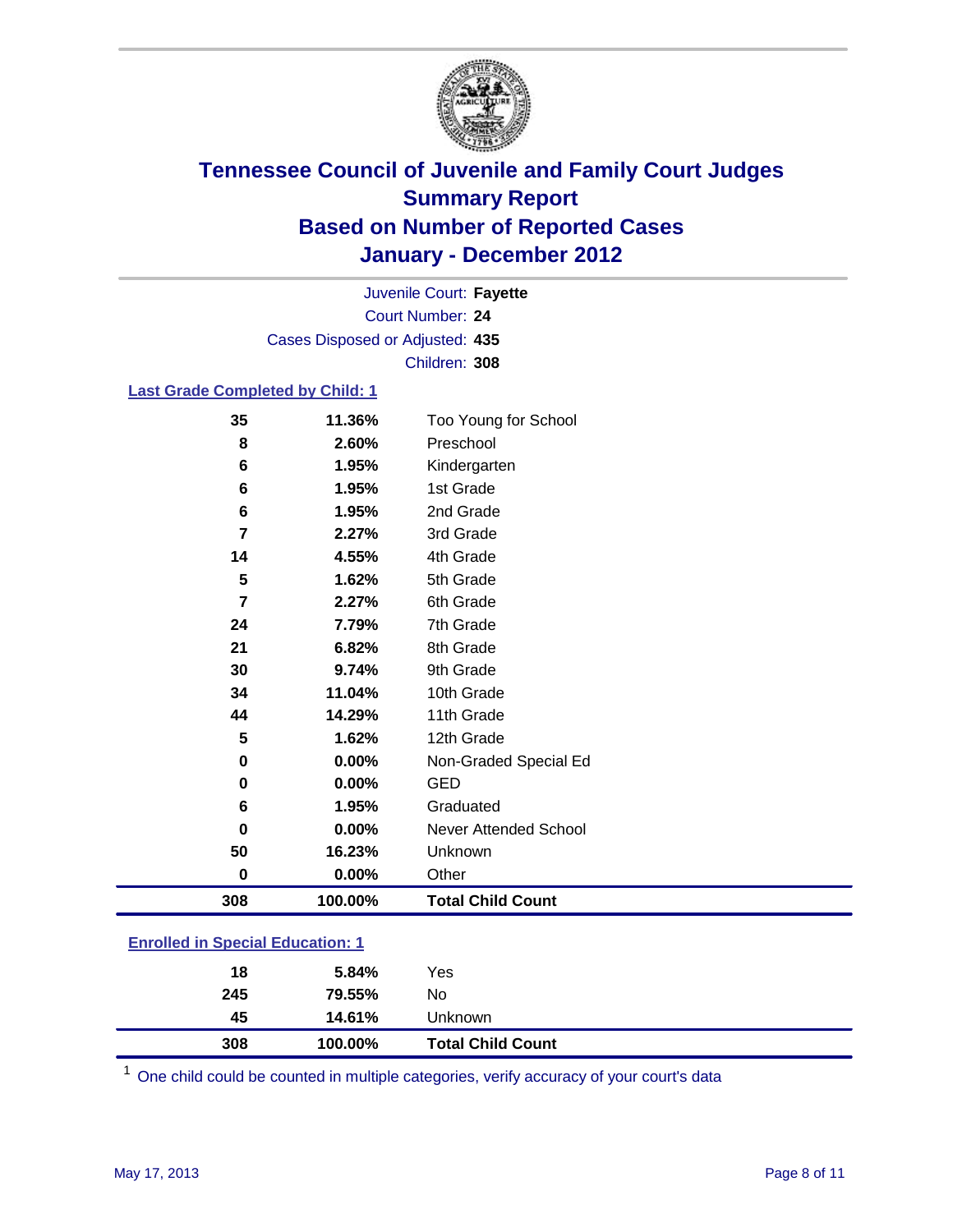![](_page_8_Picture_0.jpeg)

|     |                                 | Juvenile Court: Fayette   |  |  |  |
|-----|---------------------------------|---------------------------|--|--|--|
|     |                                 | <b>Court Number: 24</b>   |  |  |  |
|     | Cases Disposed or Adjusted: 435 |                           |  |  |  |
|     |                                 | Children: 308             |  |  |  |
|     | <b>Action Executed By: 1</b>    |                           |  |  |  |
| 614 | 100.00%                         | Judge                     |  |  |  |
| 0   | $0.00\%$                        | Magistrate                |  |  |  |
| 0   | $0.00\%$                        | <b>YSO</b>                |  |  |  |
| 0   | $0.00\%$                        | Other                     |  |  |  |
| 0   | 0.00%                           | Unknown                   |  |  |  |
| 614 | 100.00%                         | <b>Total Action Count</b> |  |  |  |

### **Formal / Informal Actions: 1**

| 192 | 31.27%   | Dismissed                                        |
|-----|----------|--------------------------------------------------|
| 0   | $0.00\%$ | Retired / Nolle Prosequi                         |
| 24  | 3.91%    | <b>Complaint Substantiated Delinquent</b>        |
| 6   | 0.98%    | <b>Complaint Substantiated Status Offender</b>   |
| 13  | 2.12%    | <b>Complaint Substantiated Dependent/Neglect</b> |
| 0   | 0.00%    | <b>Complaint Substantiated Abused</b>            |
| 0   | $0.00\%$ | <b>Complaint Substantiated Mentally III</b>      |
| 0   | $0.00\%$ | Informal Adjustment                              |
| 1   | 0.16%    | <b>Pretrial Diversion</b>                        |
| 3   | 0.49%    | <b>Transfer to Adult Court Hearing</b>           |
| 0   | $0.00\%$ | Charges Cleared by Transfer to Adult Court       |
| 52  | 8.47%    | Special Proceeding                               |
| 26  | 4.23%    | <b>Review Concluded</b>                          |
| 267 | 43.49%   | Case Held Open                                   |
| 30  | 4.89%    | Other                                            |
| 0   | $0.00\%$ | <b>Unknown</b>                                   |
| 614 | 100.00%  | <b>Total Action Count</b>                        |

<sup>1</sup> If different than number of Referral Reasons (614), verify accuracy of your court's data.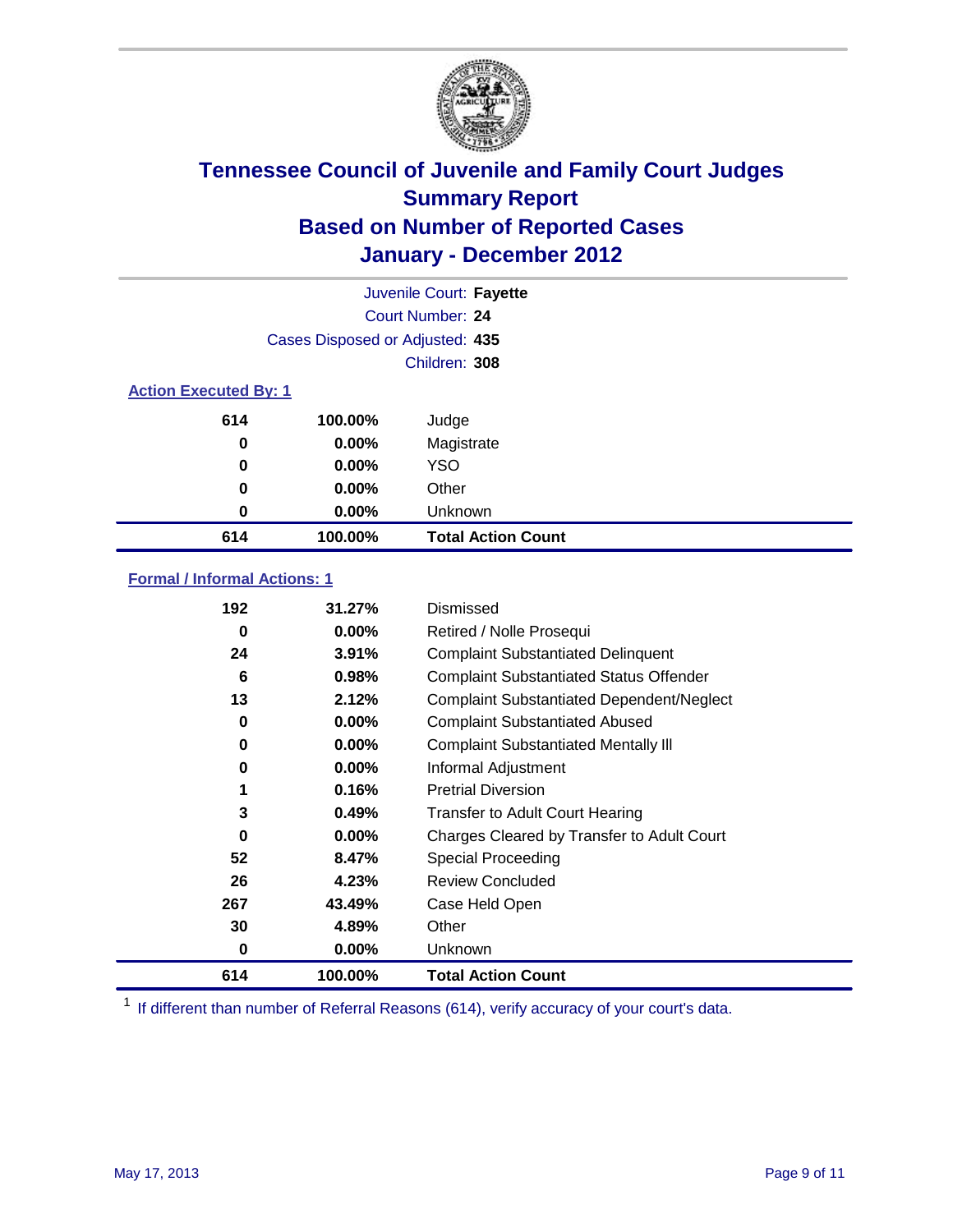![](_page_9_Picture_0.jpeg)

|                       |                                 | Juvenile Court: Fayette                               |
|-----------------------|---------------------------------|-------------------------------------------------------|
|                       |                                 | <b>Court Number: 24</b>                               |
|                       | Cases Disposed or Adjusted: 435 |                                                       |
|                       |                                 | Children: 308                                         |
| <b>Case Outcomes:</b> |                                 | There can be multiple outcomes for one child or case. |
| 130                   | 17.15%                          | <b>Case Dismissed</b>                                 |
| 0                     | 0.00%                           | Case Retired or Nolle Prosequi                        |
| 0                     | 0.00%                           | Warned / Counseled                                    |
| 213                   | 28.10%                          | Held Open For Review                                  |
| 4                     | 0.53%                           | Supervision / Probation to Juvenile Court             |
| 4                     | 0.53%                           | <b>Probation to Parents</b>                           |
| 65                    | 8.58%                           | Referral to Another Entity for Supervision / Service  |
| 3                     | 0.40%                           | Referred for Mental Health Counseling                 |
| 9                     | 1.19%                           | Referred for Alcohol and Drug Counseling              |
| 0                     | 0.00%                           | <b>Referred to Alternative School</b>                 |
| 0                     | 0.00%                           | Referred to Private Child Agency                      |
| 0                     | 0.00%                           | Referred to Defensive Driving School                  |
| 0                     | 0.00%                           | Referred to Alcohol Safety School                     |
| 0                     | 0.00%                           | Referred to Juvenile Court Education-Based Program    |
| 0                     | 0.00%                           | Driver's License Held Informally                      |
| 0                     | 0.00%                           | <b>Voluntary Placement with DMHMR</b>                 |
| 0                     | 0.00%                           | <b>Private Mental Health Placement</b>                |
| 0                     | 0.00%                           | <b>Private MR Placement</b>                           |
| 3                     | 0.40%                           | Placement with City/County Agency/Facility            |
| 1                     | 0.13%                           | Placement with Relative / Other Individual            |
| 0                     | 0.00%                           | Fine                                                  |
| 31                    | 4.09%                           | <b>Public Service</b>                                 |
| 10                    | 1.32%                           | Restitution                                           |
| 0                     | 0.00%                           | <b>Runaway Returned</b>                               |
| 26                    | 3.43%                           | No Contact Order                                      |
| $\pmb{0}$             | 0.00%                           | Injunction Other than No Contact Order                |
| 10                    | 1.32%                           | <b>House Arrest</b>                                   |
| $\mathbf{2}$          | 0.26%                           | <b>Court Defined Curfew</b>                           |
| 0                     | $0.00\%$                        | Dismissed from Informal Adjustment                    |
| 0                     | $0.00\%$                        | <b>Dismissed from Pretrial Diversion</b>              |
| 0                     | 0.00%                           | Released from Probation                               |
| 1                     | 0.13%                           | <b>Transferred to Adult Court</b>                     |
| 0                     | 0.00%                           | <b>DMHMR Involuntary Commitment</b>                   |